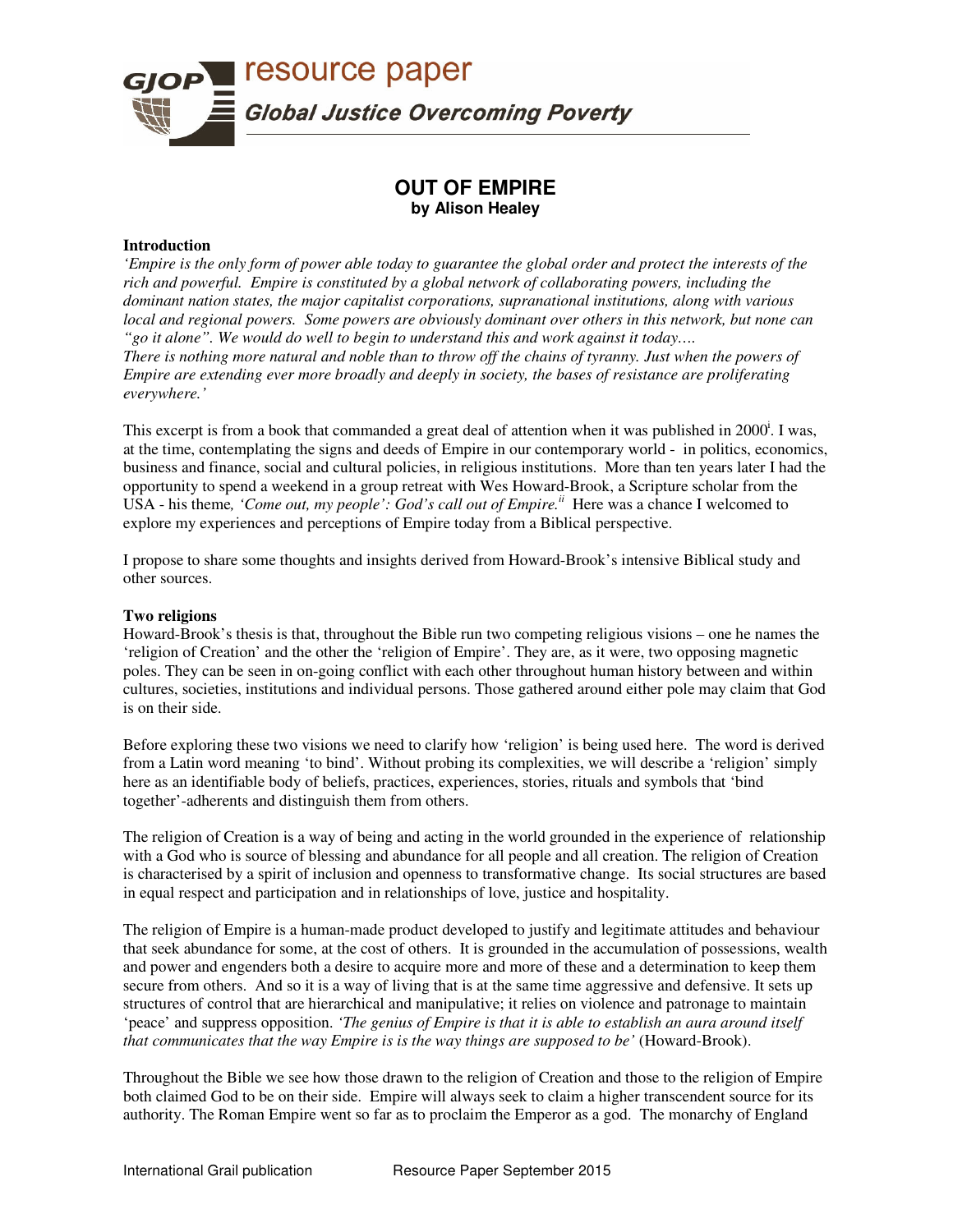was once justified by the doctrine of the 'divine right of kings'. For the Russian Empire of the  $20<sup>th</sup>$  Century the 'higher transcendent source' was the 'secular religion' of atheistic communism.

Generations of readers of the Hebrew Bible (the Old Testament) have been shocked by the violence and punitive behaviour they found there, which, according to those describing the events, had the Lord's approval and collaboration. How to interpret this? Many have concluded that the God of the Old Testament was a harsh and violent God in contrast to the compassionate God of Jesus in the New Testament, No, the God of the Hebrew Bible and the God of Jesus are the one same loving creator and source of abundant blessing on all people and all creation. God was never on the side of deeds of Empire, although people claimed this.

Wherever Empire could gain cooperation in its enterprise from religious institutions and their adherents, it has sought to do so, offering them opportunities to consolidate or extend their field of influence and, with exceptions, compromising their integrity at the same time. Some examples from the modern era would be the involvement of Christian churches in imperial enterprises of invasion, colonisation and exploitation; and religious communities today that ally themselves with the acquisitiveness of unregulated capitalism.

## **Empire and the city**

The writers of the Hebrew Bible link the flourishing of Empire with the growth of cities – concentrated human settlements of accumulated possessions, resources and power. It is not accidental that we are told that, when God called such models of the religion of Creation as Abraham, Moses and David to their particular roles of leadership of the people, they were, like Abel, tenders of grazing animals, signifying reliance on the God- given resources of nature; and 'movement' rather than 'settlement'. David be-comes a king and does not escape grievous sins of Empire in his eventful life but his capacity for genuine repentance and humility keeps him ultimately true to his God. With his son, Solomon, however, the monarchy succumbed to the seductions of Empire.

From the perspective of the destruction of Jerusalem and the temple and the exile of the leaders of the people in Babylon, the writers of Genesis attribute the founding of the first city to Cain, the first murderer. After the cleansing flood, Empire once again asserted itself when Noah's descendant, Nimrod, 'the mighty hunter', built many cities including Babel. It is written that building the city and tower of Babel was motivated by a desire of the people to *'make a name for ourselves'*, in contrast to God's promise to Abram, in return for his faithfulness*, 'I will make your name great'.* The refusal of the people of Sodom to offer hospitality to strangers who came to their city gates stands at the opposite pole from the reception that Abram and Sarah gave their unknown visitors arrived at the door of their tent. Howard-Brook quotes Ezekiel's judgment of Sodom's destruction: *'This was the guilt of … Sodom: she and her daughters had pride, excess of food and prosperous ease, but did not aid the poor and needy'* (Ezek. 16:49). (Abram's bar-gaining with God as he tried to save Sodom is another image of the religion of Creation, in which frank and trustful negotiation can occur – impossible in an imperial context of domination and suspicion). Egypt's prosperous and powerful cities are an abiding presence in the Biblical narratives and Babylon itself became an enduring symbol of the ideology of Empire (see, for example, the Books of *Jeremiah* and *Revelation*).

The city and temple of Jerusalem became infected with attributes of Empire from the time of Solomon. Cyrus of Persia shrewdly co-opted the social and religious elites to his project, when he allowed them to return from Babylon to their traditional lands and funded the restoration of the temple which the Babylonians had destroyed. The Romans ruled their Empire by gaining collaboration from the local authorities, whether by ruthless punishment or patronage. These elites, in turn, often abused their power over the people. It was the collusion of both of these powers – the local elites and the Roman Empire - that brought Jesus to crucifixion.

#### **God's call to 'come out'**

Howard-Brook contends that the core message of the Bible is God's call to humankind to come out of Empire.

*'From the call of Abram to the Bible's final call to 'come out' in Revelation 18, God's Voice always presents hearers with a definitive choice to turn from one path to another… to leave behind all that…leads to death and move into the way that is blessed and leads to life in abundance'.*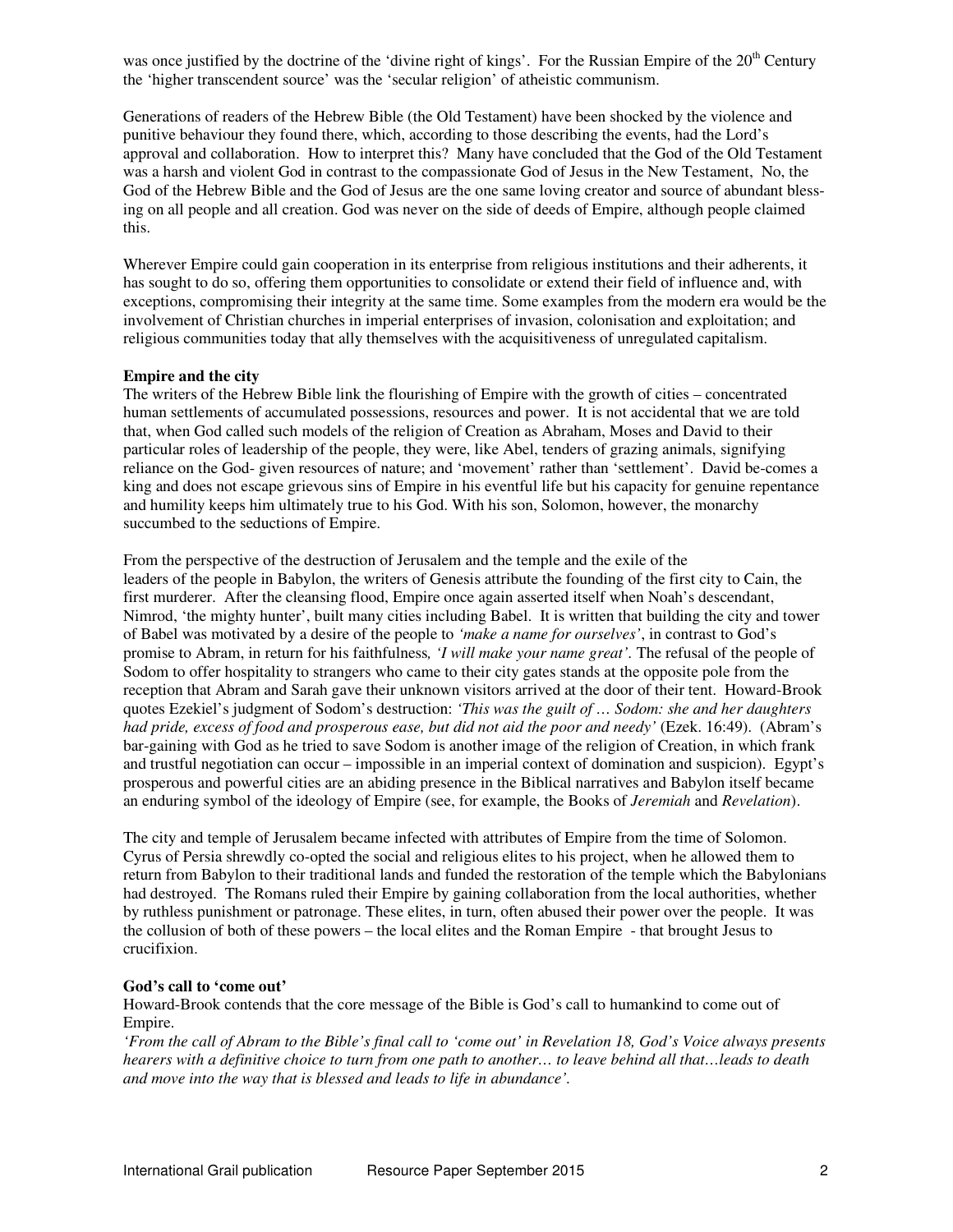God called Abram out of his settled state in Ur to journey to a place unknown to him*. 'Leave your country, your family and your father's house for the land I will show you'* (Gen,12:1). Jesus' call to his disciples parallels this (Mk 1:16-20). His mission was to bring a people out of Empire, not in the sense of a political revolt against the Romans as many expected of the Messiah, but so that they could show to others a way of living in true harmony with God, one another and creation.

Responding to God's call depends on a capacity to listen. Kosuke Koyama<sup>iii</sup> refers us to Ps. 115 for a challenging explanation as to how we humans lose this capacity – more than this, how we can become totally insensitive to the presence of God's Spirit. It happens when we become seduced by ídols, 'products of human making'. The psalmist describes idols thus: *'they have eyes but never see, ears but never hear…feet but never walk'*; and concludes that *'their makers will end up like them'*. Daniel Berrigan makes a comparable point about people's incapacity to comprehend the realities of their situation when he writes: *'People who live in Babylon don't know they are there'.*iv

God's call also asks for a willingness to move, in trust and hope – to move in mind and heart and spirit and body away from Empire towards 'the kingdom of God'. There is much journeying in the Biblical narratives signifying this, and God is presented as an enduring companion on the way. Koyama, reflecting on the Hebrews' forty years crossing from servitude in Egypt to a Promised Land, writes of *'a mobile God'*, a 'three-mile-an-hour God' walking at the average pace of a person, faithfully accompanying them.<sup>v</sup> To those in the centres of power these were people on the periphery, of no consequence. Jesus also showed a preference for the company of such people. He, too, was mobile, having *'nowhere to lay his head'* (Lk 9,58).

When Jacques van Ginneken SJ chose the legendary stories of the Grail to inspire a movement of young women in the Netherlands in 1929, his thinking was fully in harmony with this Biblical message. These are stories, too, of going forth on a quest. The goal was the holy Grail, the repository of transformative blessing. Only as a result of continuing conversion of heart, growing in humility and compassion in the quest, could the seeker attain what he sought. *'To live is to change and to be perfect (whole) is to have changed often'*, Blessed John Henry Newman once said.<sup>vi</sup>

## **Abundance and scarcity**

Walter Brueggeman observes in the world today that, where people have a wealth of material resources and an abiding appetite for acquiring more, a *'myth of scarcity'* becomes a pervading narrative that can develop into 'a demonic spiritual force among us'.<sup>vii</sup> It is one of the contradictions within the religion of Empire that acquisitiveness leads to a mindset of scarcity: 'There is not enough'. The result is a lack of hospitality, fear of loss, a refusal to share, suspicion of strangers, increasing security measures. In Australia, we have seen how easily the myth of scarcity can be used to support the Federal Government's 'border protection' policies against refugees and asylum seekers arriving in boats: 'They will take our jobs; they will add to overcrowding in our cities, they will be a drain on government budgets, some of them could be terrorists', and so on. Abundance in Empire means material abundance for some only; and real scarcity and deprivation for many.

The Biblical God is always a God of abundance for the whole of creation, a God of incomparable generosity who is not only the giver but also the gift (Karl Rahner<sup>viii</sup>). Following the way of this God asks for a mindset of abundance: open to inclusive, appreciative relationships with others, caring for the well-being of God's creation.

#### **Sabbath and Jubilee**

Those who follow the way of Empire always accumulate wealth and power at the cost of others' dependence and indebtedness. God's call out of Empire is a continuous invitation to choose the way of Creation, to make a new beginning. It is an option always available. The Hebrew Sab-bath day, the Sabbatical year and the year of Jubilee, stood as consistent reminders of this.<sup>ix</sup> Every seven days, every seven years, every seventimes-seven years, the people were directed to 'Stop', even productive work, in order to be grate-fully attentive to the God-giver of everything that is; and to reaffirm their participation in the com-munity of love that binds God, all people and all creation. The injunctions for the seventh year and the year of Jubilee involved freeing slaves, cancel-ling debts, remedying injustices and sharing generously with those who were poor or needy. These were times of opportunity for radical renewal, not only for human beings but also for the animals and the land they worked. What pro-found wisdom lay in these anti-Empire Sabbath institutions,